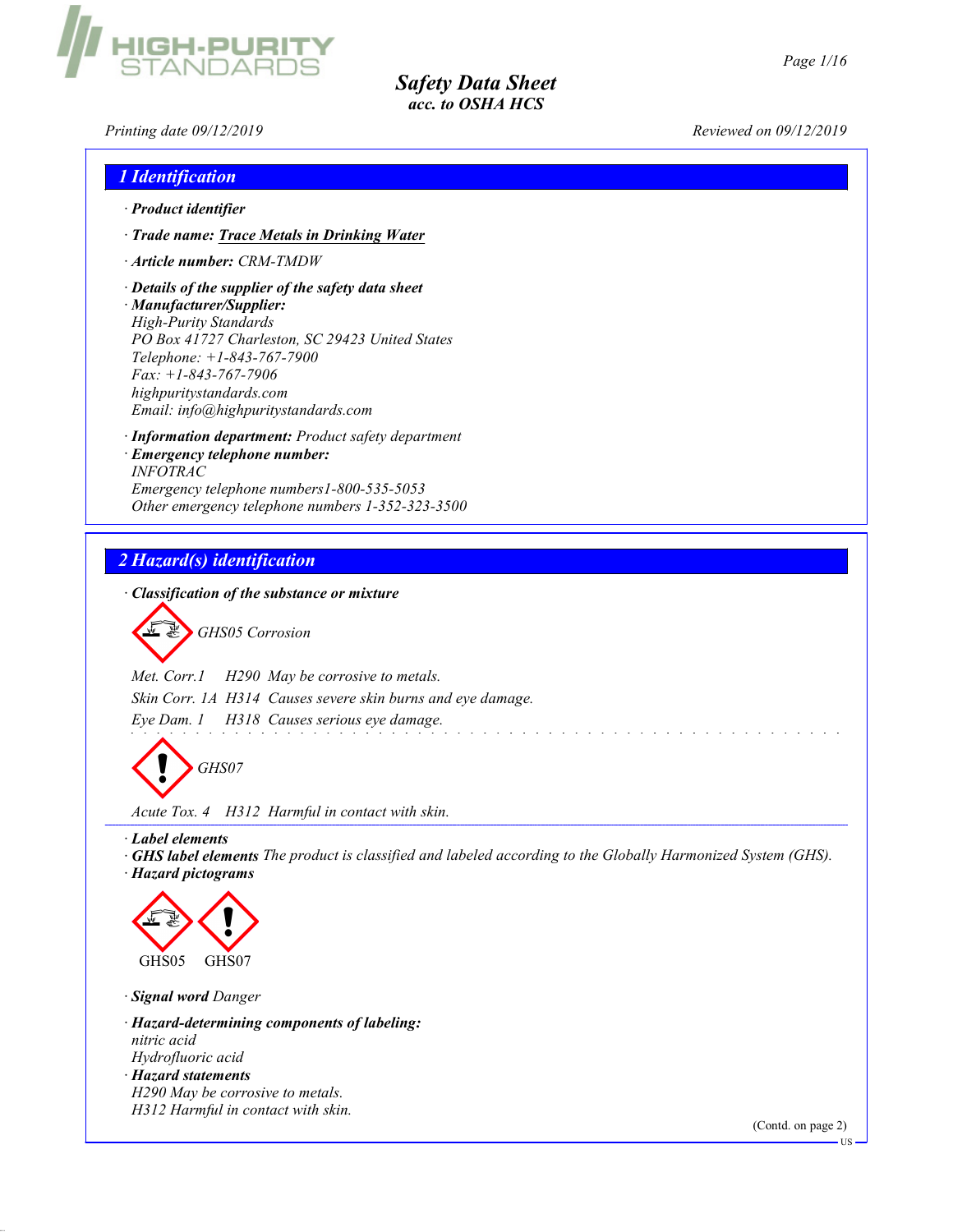US

Safety Data Sheet acc. to OSHA HCS

Printing date 09/12/2019 Reviewed on 09/12/2019

#### Trade name: Trace Metals in Drinking Water

(Contd. of page 1) H314 Causes severe skin burns and eye damage. · Precautionary statements Keep only in original container. Do not breathe dusts or mists. Wash thoroughly after handling. Wear protective gloves/protective clothing/eye protection/face protection. If swallowed: Rinse mouth. Do NOT induce vomiting. If on skin (or hair): Take off immediately all contaminated clothing. Rinse skin with water/shower. IF INHALED: Remove person to fresh air and keep comfortable for breathing. If in eyes: Rinse cautiously with water for several minutes. Remove contact lenses, if present and easy to do. Continue rinsing. Immediately call a poison center/doctor. Specific treatment (see on this label). Take off contaminated clothing and wash it before reuse. Wash contaminated clothing before reuse. Absorb spillage to prevent material damage. Store locked up. Store in corrosive resistant container with a resistant inner liner. Dispose of contents/container in accordance with local/regional/national/international regulations. · Classification system:  $\cdot$  NFPA ratings (scale 0 - 4) 3 0  $\overline{\mathbf{0}}$  $Health = 3$  $Fire = 0$  $Reactivity = 0$ · HMIS-ratings (scale 0 - 4) **HEALTH**  FIRE **REACTIVITY** 0  $\vert 3 \vert$  $\boxed{0}$  $Health = 3$  $Fire = 0$  $Reactivity = 0$ · Other hazards · Results of PBT and vPvB assessment · PBT: Not applicable.  $\cdot$  vPvB: Not applicable.

# 3 Composition/information on ingredients

· Chemical characterization: Mixtures

· Description: Mixture of the substances listed below with nonhazardous additions.

| · Dangerous components: |                                                                     |                                        |  |  |
|-------------------------|---------------------------------------------------------------------|----------------------------------------|--|--|
| 7697-37-2 nitric acid   |                                                                     | $2.0\%$                                |  |  |
|                         | 7664-39-3 Hydrofluoric acid                                         | 0.49%                                  |  |  |
|                         | $\cdot$ Chemical identification of the substance/preparation        |                                        |  |  |
|                         | $7732 - 18 - 5$ water, distilled, conductivity or of similar purity | 97.502%                                |  |  |
|                         | 471-34-1 calcium carbonate                                          | 0.0035%                                |  |  |
|                         | 7439-95-4 magnesium                                                 | $0.0009\%$                             |  |  |
|                         | 497-19-8 sodium carbonate                                           | $0.0006\%$                             |  |  |
|                         |                                                                     | $\overline{\text{(Contd. on page 3)}}$ |  |  |

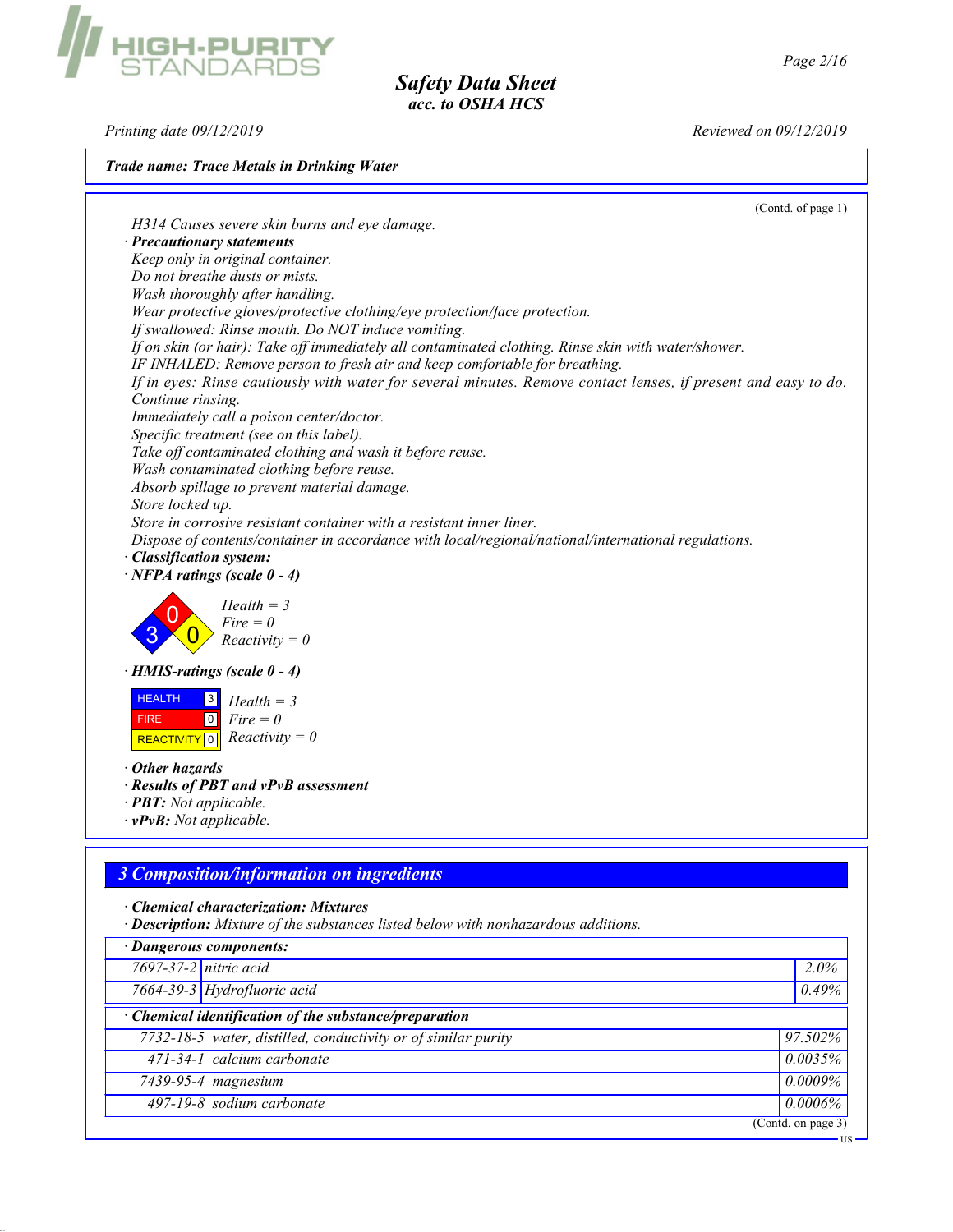Printing date  $09/12/2019$  Reviewed on  $09/12/2019$ 

**GH-PURI<br>TANDARE** 

Trade name: Trace Metals in Drinking Water

|                          |                                              | (Contd. of page 2) |
|--------------------------|----------------------------------------------|--------------------|
|                          | 7757-79-1 potassium nitrate                  | 0.0002%            |
|                          | 513-77-9 barium carbonate                    | 0.0001%            |
|                          | 543-81-7 beryllium acetate                   | 0.0001%            |
|                          | 554-13-2 lithium carbonate                   | 0.0001%            |
|                          | 584-09-8 rubidium carbonate                  | 0.0001%            |
|                          | 6156-78-1 Manganese(II) acetate tetrahydrate | 0.0001%            |
|                          | $7429-90-5$ aluminium                        | 0.0001%            |
| 7439-89-6 iron           |                                              | 0.0001%            |
| 7439-92-1 lead           |                                              | 0.0001%            |
|                          | 7439-98-7 molybdenum                         | 0.0001%            |
| 7440-02-0 nickel         |                                              | 0.0001%            |
| 7440-22-4 silver         |                                              | 0.0001%            |
| 7440-28-0 thallium       |                                              | 0.0001%            |
| $7440 - 36 - 0$ antimony |                                              | 0.0001%            |
| 7440-38-2 arsenic        |                                              | 0.0001%            |
|                          | 7440-43-9 cadmium (non-pyrophoric)           | 0.0001%            |
|                          | 7440-47-3 chromium                           | 0.0001%            |
| 7440-48-4 cobalt         |                                              | 0.0001%            |
| 7440-50-8 copper         |                                              | 0.0001%            |
| 7440-66-6 zinc           |                                              | 0.0001%            |
| 7440-69-9 bismuth        |                                              | 0.0001%            |
| 7782-49-2 selenium       |                                              | 0.0001%            |
|                          | 7803-55-6 Ammonium Vanadate                  | 0.0001%            |
|                          | $10042 - 76 - 9$ strontium nitrate           | 0.0001%            |
|                          | 10102-06-4 Uranyl nitrate                    | 0.0001%            |
| 13494-80-9 tellurium     |                                              | $0.0001\%$         |

#### 4 First-aid measures

· Description of first aid measures

· General information:

Immediately remove any clothing soiled by the product.

Symptoms of poisoning may even occur after several hours; therefore medical observation for at least 48 hours after the accident.

- · After inhalation: In case of unconsciousness place patient stably in side position for transportation.
- · After skin contact: Immediately wash with water and soap and rinse thoroughly.

· After eye contact: Rinse opened eye for several minutes under running water. Then consult a doctor.

· After swallowing: Drink copious amounts of water and provide fresh air. Immediately call a doctor.

· Information for doctor:

· Most important symptoms and effects, both acute and delayed No further relevant information available.

(Contd. on page 4) US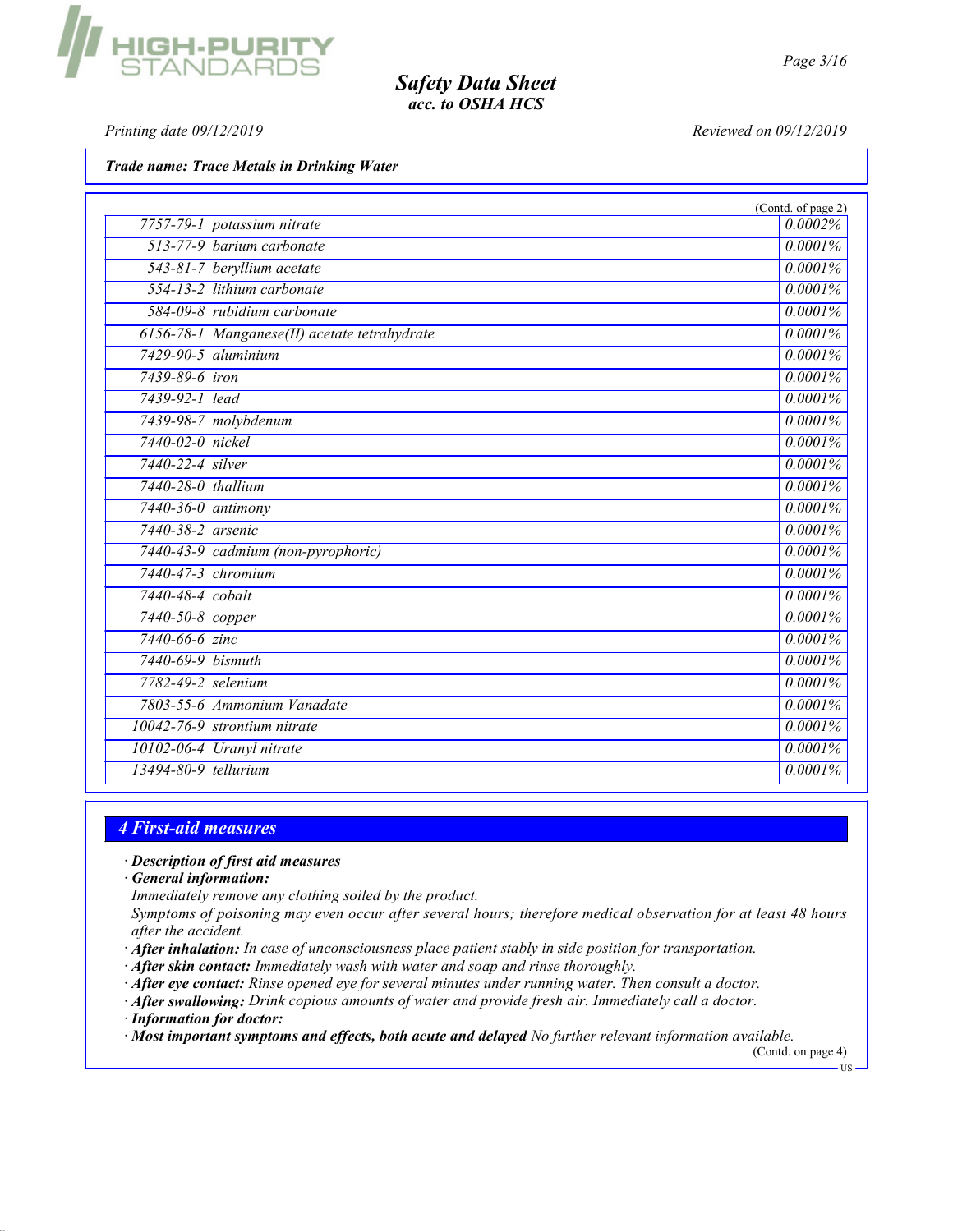Printing date 09/12/2019 Reviewed on 09/12/2019

IIGH-PURIT<br>STANDABD!

Trade name: Trace Metals in Drinking Water

(Contd. of page 3)

· Indication of any immediate medical attention and special treatment needed No further relevant information available.

#### 5 Fire-fighting measures

- · Extinguishing media
- · Suitable extinguishing agents: Use fire fighting measures that suit the environment.
- · Special hazards arising from the substance or mixture
- During heating or in case of fire poisonous gases are produced.
- · Advice for firefighters
- · Protective equipment: Mouth respiratory protective device.

#### 6 Accidental release measures

· Personal precautions, protective equipment and emergency procedures Mount respiratory protective device. Wear protective equipment. Keep unprotected persons away.

- · Environmental precautions: Do not allow to enter sewers/ surface or ground water.
- · Methods and material for containment and cleaning up: Absorb with liquid-binding material (sand, diatomite, acid binders, universal binders, sawdust). Use neutralizing agent. Dispose contaminated material as waste according to item 13.

Ensure adequate ventilation.

· Reference to other sections

See Section 7 for information on safe handling.

See Section 8 for information on personal protection equipment.

See Section 13 for disposal information.

#### · Protective Action Criteria for Chemicals

| $\cdot$ PAC-1:           |                                                |                                        |
|--------------------------|------------------------------------------------|----------------------------------------|
|                          | $7697 - 37 - 2$ nitric acid                    | $0.16$ ppm                             |
|                          | 7664-39-3 Hydrofluoric acid                    | $1.0$ ppm                              |
|                          | 471-34-1 calcium carbonate                     | $\frac{45}{3}$ mg/m <sup>3</sup>       |
|                          | $\sqrt{7439-95}$ -4   magnesium                | $\sqrt{18} \text{ mg/m}^3$             |
|                          | 497-19-8 sodium carbonate                      | $\sqrt{7.6}$ mg/m <sup>3</sup>         |
|                          | 7757-79-1 potassium nitrate                    | 9 $mg/m^3$                             |
|                          | 513-77-9 barium carbonate                      | 2.2 $mg/m^3$                           |
|                          | 554-13-2 lithium carbonate                     | $3.1$ mg/m <sup>3</sup>                |
|                          | $6156-78-1$ Manganese(II) acetate tetrahydrate | $\overline{13}$ mg/m <sup>3</sup>      |
| 7439-89-6 <i>iron</i>    |                                                | $3.2 \,\mathrm{mg/m^3}$                |
| 7439-92-1 lead           |                                                | $\overline{0.15 \text{ mg}}/m^3$       |
|                          | $7439-98-7$ molybdenum                         | $\frac{30 \text{ mg}}{m}$              |
| 7440-02-0 nickel         |                                                | $\overline{4.5}$ mg/m <sup>3</sup>     |
| 7440-22-4 silver         |                                                | $0.3$ mg/m <sup>3</sup>                |
| $7440 - 28 - 0$ thallium |                                                | $\overline{0.06 \text{ mg}}/m^3$       |
| 7440-36-0 antimony       |                                                | 1.5 $mg/m^3$                           |
|                          |                                                | $\overline{\text{(Contd. on page 5)}}$ |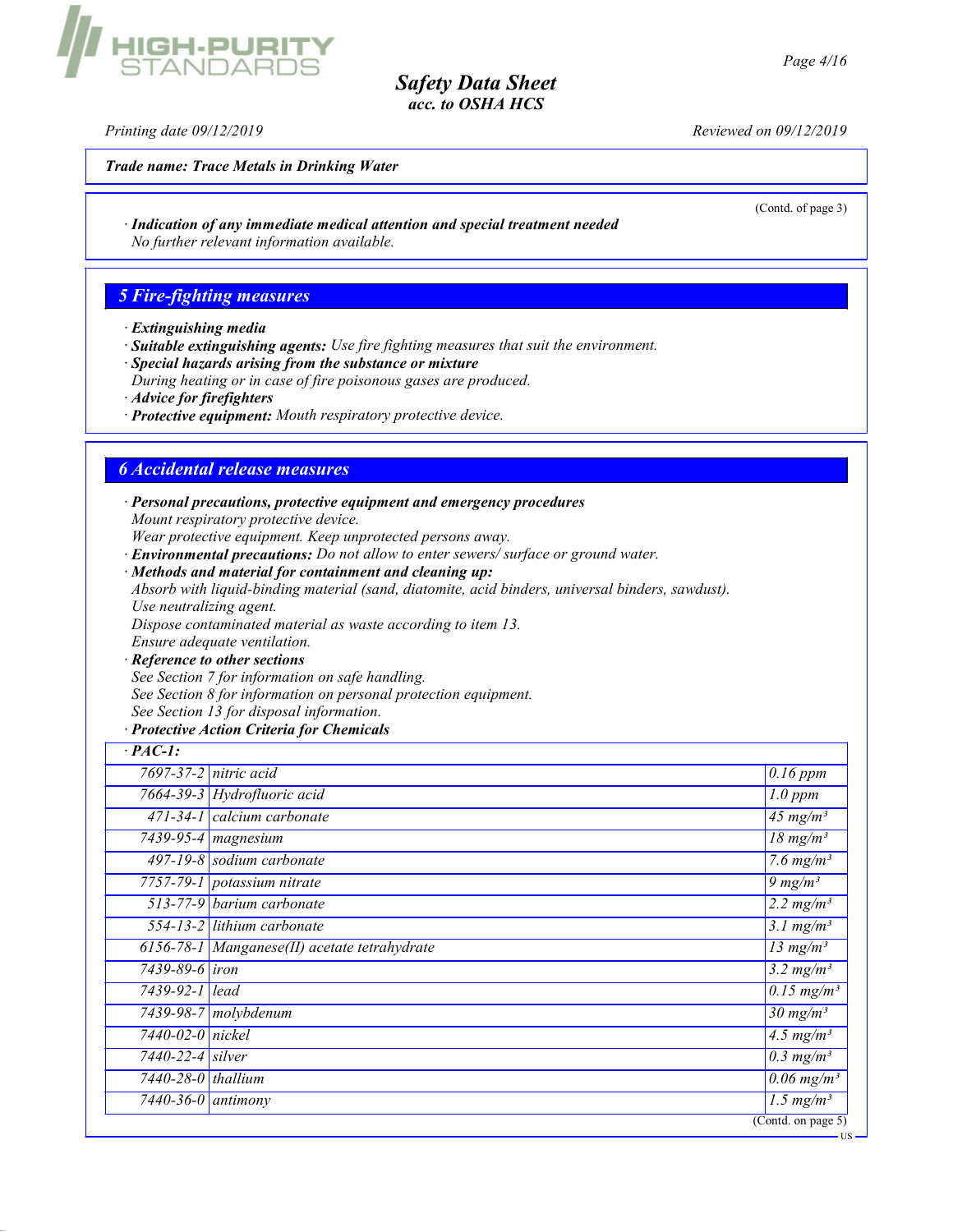Printing date 09/12/2019 Reviewed on 09/12/2019

Trade name: Trace Metals in Drinking Water

| 7440-38-2 arsenic               |                                              | $1.5$ mg/m <sup>3</sup>                         |
|---------------------------------|----------------------------------------------|-------------------------------------------------|
|                                 | 7440-43-9 cadmium (non-pyrophoric)           | $\overline{0.10 \text{ mg/m}^3}$                |
| $7440 - 47 - 3$ chromium        |                                              | $1.5$ mg/m <sup>3</sup>                         |
| 7440-48-4 cobalt                |                                              | $\overline{0.18 \text{ mg/m}^3}$                |
| 7440-50-8 copper                |                                              | 3 mg/m <sup>3</sup>                             |
| 7440-66-6 zinc                  |                                              | $6$ mg/m <sup>3</sup>                           |
| 7440-69-9 bismuth               |                                              | $15$ mg/m <sup>3</sup>                          |
| 7782-49-2<br>selenium           |                                              | $0.6$ mg/m <sup>3</sup>                         |
|                                 | 7803-55-6 Ammonium Vanadate                  | $\overline{0.01 \text{ mg/m}^3}$                |
| 10042-76-9 strontium nitrate    |                                              | $5.7$ mg/m <sup>3</sup>                         |
| $10102 - 06 - 4$                | Uranyl nitrate                               | $0.99$ mg/m <sup>3</sup>                        |
| 13494-80-9 tellurium            |                                              | $\frac{1.8 \text{ mg/m}^3}{1.8 \text{ mg/m}^3}$ |
| $\cdot$ PAC-2:                  |                                              |                                                 |
| 7697-37-2 nitric acid           |                                              | 24 ppm                                          |
| 7664-39-3 Hydrofluoric acid     |                                              | 24 ppm                                          |
| 471-34-1 calcium carbonate      |                                              | $210$ mg/m <sup>3</sup>                         |
| 7439-95-4 magnesium             |                                              | $\frac{200 \text{ mg/m}^3}{200 \text{ mg/m}^3}$ |
| 497-19-8 sodium carbonate       |                                              | $83$ mg/m <sup>3</sup>                          |
| 7757-79-1 potassium nitrate     |                                              | $\overline{100 \text{ mg/m}^3}$                 |
| 513-77-9 barium carbonate       |                                              | $270$ mg/m <sup>3</sup>                         |
| 554-13-2 lithium carbonate      |                                              | $34$ mg/m <sup>3</sup>                          |
|                                 | 6156-78-1 Manganese(II) acetate tetrahydrate | $22$ mg/m <sup>3</sup>                          |
| 7439-89-6 <i>iron</i>           |                                              | $35$ mg/m <sup>3</sup>                          |
| 7439-92-1 lead                  |                                              | $\frac{120 \text{ mg/m}^3}{2}$                  |
| 7439-98-7 molybdenum            |                                              | $\frac{330 \text{ mg/m}^3}{ }$                  |
| 7440-02-0 nickel                |                                              | $50$ mg/m <sup>3</sup>                          |
| 7440-22-4 silver                |                                              | $\frac{170 \text{ mg/m}^3}{250 \text{ mg/m}^3}$ |
| 7440-28-0 thallium              |                                              | $3.3$ mg/m <sup>3</sup>                         |
| $\overline{7440-36-0}$ antimony |                                              | $13$ mg/m <sup>3</sup>                          |
| 7440-38-2 arsenic               |                                              | $17$ mg/m <sup>3</sup>                          |
|                                 | 7440-43-9 cadmium (non-pyrophoric)           | $0.76$ mg/m <sup>3</sup>                        |
| $7440 - 47 - 3$ chromium        |                                              | $17 \frac{mg}{m^3}$                             |
| 7440-48-4 cobalt                |                                              | 2 mg/m <sup>3</sup>                             |
| 7440-50-8 copper                |                                              | $33$ mg/m <sup>3</sup>                          |
| 7440-66-6 zinc                  |                                              | $21$ mg/m <sup>3</sup>                          |
| 7440-69-9 bismuth               |                                              | $170$ mg/m <sup>3</sup>                         |
| 7782-49-2 selenium              |                                              | $6.6$ mg/m <sup>3</sup>                         |
|                                 | 7803-55-6 Ammonium Vanadate                  | $0.11$ mg/m <sup>3</sup>                        |
| 10042-76-9 strontium nitrate    |                                              | $62$ mg/m <sup>3</sup>                          |
| 10102-06-4 Uranyl nitrate       |                                              | $5.5$ mg/m <sup>3</sup>                         |

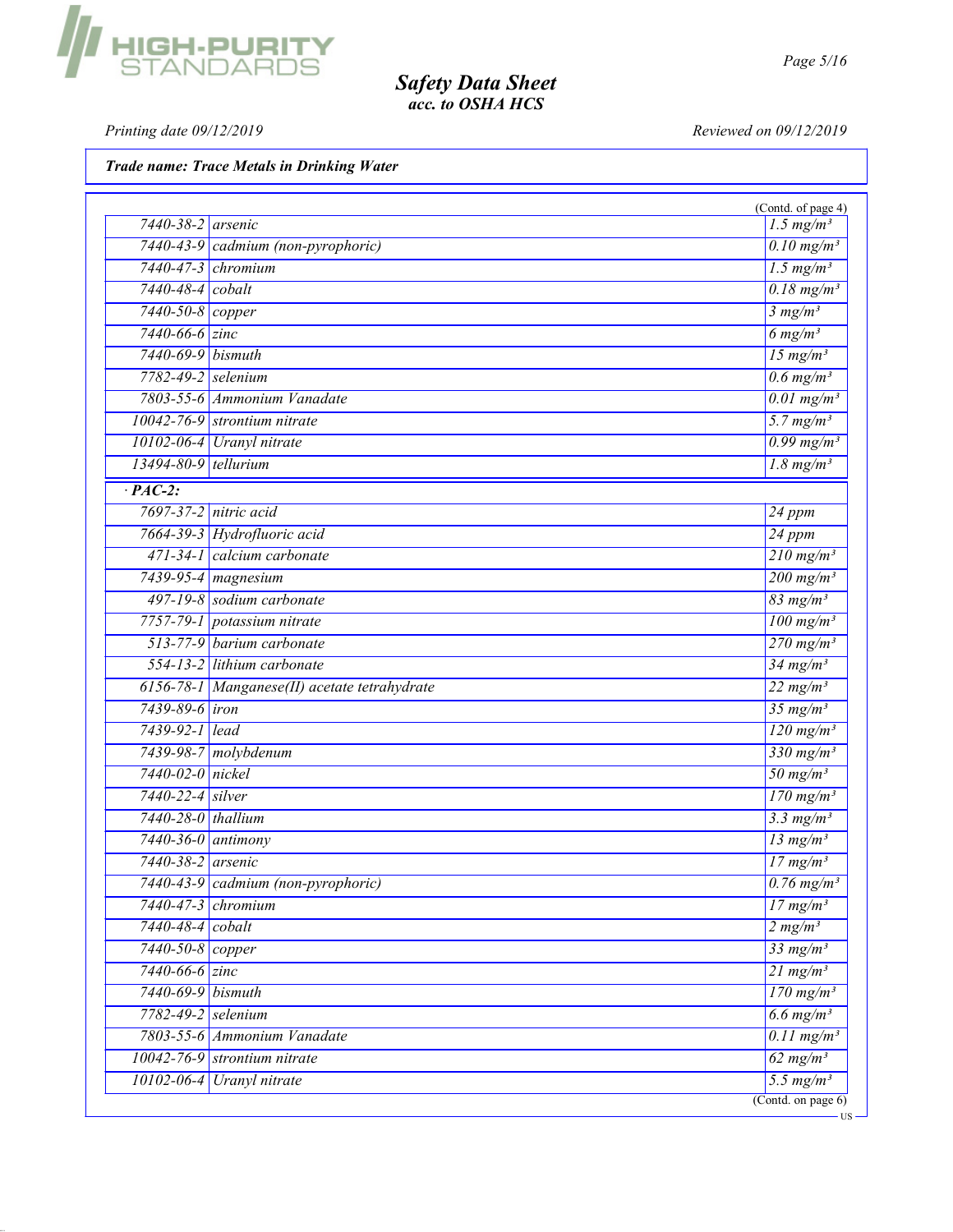# **HIGH-PURITY**<br>STANDARDS

# Safety Data Sheet acc. to OSHA HCS

Printing date  $09/12/2019$  Reviewed on  $09/12/2019$ 

Trade name: Trace Metals in Drinking Water

|                                              | (Contd. of page 5)                               |
|----------------------------------------------|--------------------------------------------------|
| $13494 - 80 - 9$ tellurium                   | $\frac{20 \text{ mg}}{m^3}$                      |
| $\overline{PAC-3}$ :                         |                                                  |
| 7697-37-2 nitric acid                        | 92 ppm                                           |
| 7664-39-3 Hydrofluoric acid                  | 44 ppm                                           |
| 471-34-1 calcium carbonate                   | $1,300$ mg/m <sup>3</sup>                        |
| 7439-95-4 magnesium                          | $1,200$ mg/m <sup>3</sup>                        |
| 497-19-8 sodium carbonate                    | $\frac{500 \text{ mg/m}^3}{2500 \text{ mg/m}^3}$ |
| 7757-79-1 potassium nitrate                  | $\overline{600 \text{ mg/m}^3}$                  |
| 513-77-9 barium carbonate                    | $1,600$ mg/m <sup>3</sup>                        |
| 554-13-2 lithium carbonate                   | $210$ mg/m <sup>3</sup>                          |
| 6156-78-1 Manganese(II) acetate tetrahydrate | 740 mg/m <sup>3</sup>                            |
| 7439-89-6 <i>iron</i>                        | $150$ mg/m <sup>3</sup>                          |
| 7439-92-1 lead                               | $\frac{700 \text{ mg/m}^3}{ }$                   |
| 7439-98-7 molybdenum                         | $2,000 \text{ mg/m}^3$                           |
| 7440-02-0 nickel                             | 99 mg/m $3$                                      |
| 7440-22-4 silver                             | $\frac{990 \text{ mg/m}^3}{990 \text{ mg/m}^3}$  |
| 7440-28-0 thallium                           | $20 \frac{mg}{m^3}$                              |
| $7440 - 36 - 0$ antimony                     | $80$ mg/m <sup>3</sup>                           |
| 7440-38-2 arsenic                            | $\frac{100 \text{ mg/m}^3}{$                     |
| 7440-43-9 cadmium (non-pyrophoric)           | $4.7$ mg/m <sup>3</sup>                          |
| $7440 - 47 - 3$ chromium                     | $\frac{99 \text{ mg/m}^3}{2}$                    |
| 7440-48-4 cobalt                             | $20$ mg/m <sup>3</sup>                           |
| 7440-50-8 copper                             | $200$ mg/m <sup>3</sup>                          |
| $7440 - 66 - 6$ zinc                         | $\frac{120 \text{ mg/m}^3}{2}$                   |
| 7440-69-9 bismuth                            | 990 mg/m <sup>3</sup>                            |
| 7782-49-2 selenium                           | $\frac{40 \text{ mg/m}^3}{ }$                    |
| 7803-55-6 Ammonium Vanadate                  | $80$ mg/m <sup>3</sup>                           |
| 10042-76-9 strontium nitrate                 | $\frac{370 \text{ mg/m}^3}{250 \text{ mg/m}^3}$  |
| 10102-06-4 Uranyl nitrate                    | $33$ mg/m <sup>3</sup>                           |
| 13494-80-9 tellurium                         | $110$ mg/m <sup>3</sup>                          |

# 7 Handling and storage

· Handling:

· Precautions for safe handling Ensure good ventilation/exhaustion at the workplace. Prevent formation of aerosols.

· Information about protection against explosions and fires: Keep respiratory protective device available.

· Conditions for safe storage, including any incompatibilities

· Storage:

· Requirements to be met by storerooms and receptacles: No special requirements.

· Information about storage in one common storage facility: Not required.

(Contd. on page 7)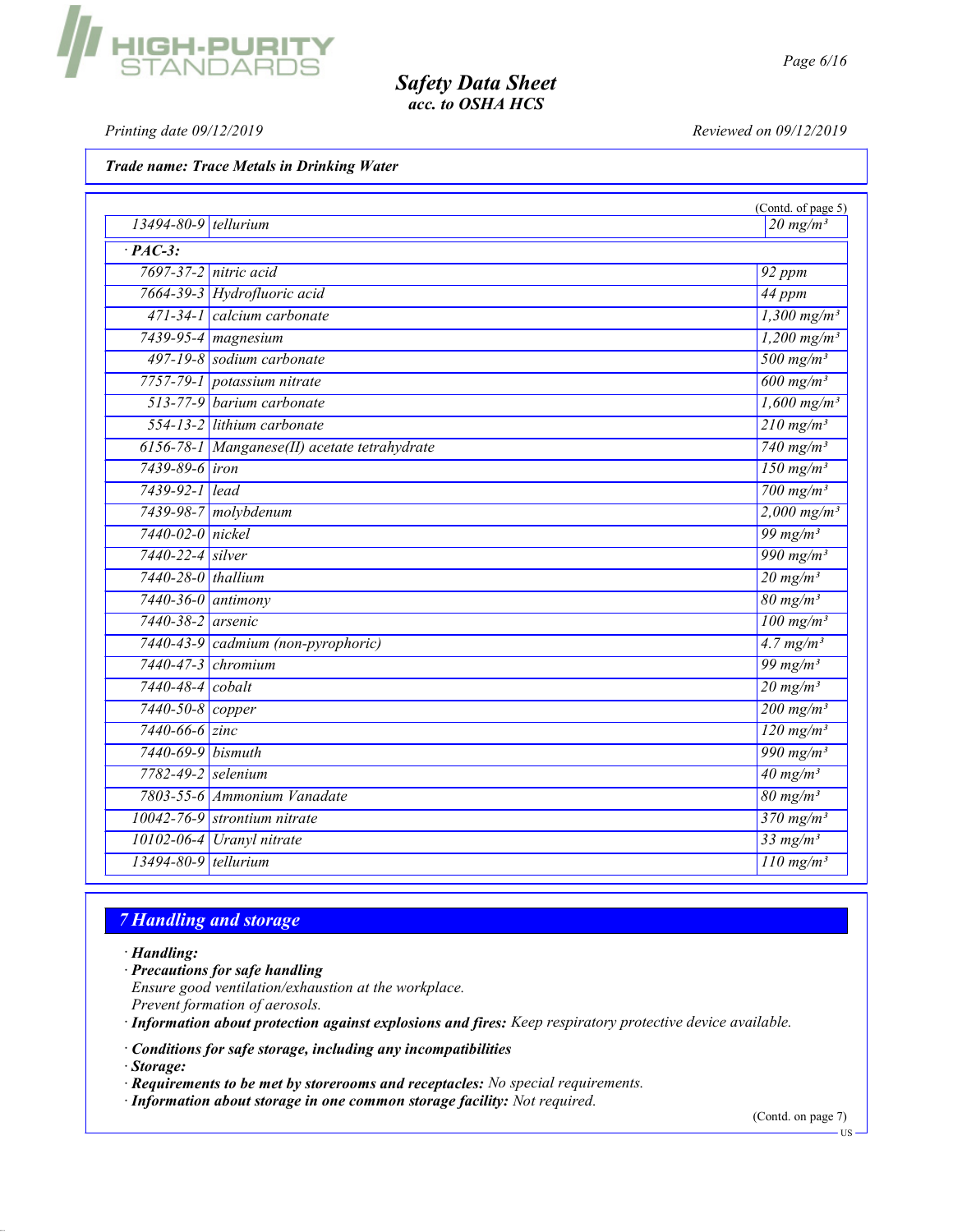Printing date 09/12/2019 Reviewed on 09/12/2019

Trade name: Trace Metals in Drinking Water

GH-PURITY<br>Tandards

(Contd. of page 6)

· Further information about storage conditions: Keep receptacle tightly sealed. · Specific end use(s) No further relevant information available.

8 Exposure controls/personal protection

· Additional information about design of technical systems: No further data; see item 7.

· Control parameters

|                       | Components with limit values that require monitoring at the workplace:                                                |  |  |
|-----------------------|-----------------------------------------------------------------------------------------------------------------------|--|--|
| 7697-37-2 nitric acid |                                                                                                                       |  |  |
|                       | PEL Long-term value: $5 \text{ mg/m}^3$ , $2 \text{ ppm}$                                                             |  |  |
|                       | REL Short-term value: $10 \text{ mg/m}^3$ , 4 ppm                                                                     |  |  |
|                       | Long-term value: $5 \text{ mg/m}^3$ , $2 \text{ ppm}$                                                                 |  |  |
|                       | TLV Short-term value: 10 mg/m <sup>3</sup> , 4 ppm                                                                    |  |  |
|                       | Long-term value: 5.2 mg/m <sup>3</sup> , 2 ppm                                                                        |  |  |
|                       | 7664-39-3 Hydrofluoric acid                                                                                           |  |  |
|                       | PEL Long-term value: 3 ppm<br>as F                                                                                    |  |  |
|                       | REL Long-term value: 2.5 mg/m <sup>3</sup> , 3 ppm                                                                    |  |  |
|                       | Ceiling limit value: $5*$ mg/m <sup>3</sup> , $6*$ ppm                                                                |  |  |
|                       | $*15$ -min. as F                                                                                                      |  |  |
|                       | $TLV$ Long-term value: 0.41 mg/m <sup>3</sup> , 0.5 ppm<br>Ceiling limit value: 1.64 mg/m <sup>3</sup> , 2 ppm        |  |  |
|                       | as F; Skin, BEI                                                                                                       |  |  |
|                       | · Ingredients with biological limit values:                                                                           |  |  |
|                       | 7664-39-3 Hydrofluoric acid                                                                                           |  |  |
|                       | BEI $\frac{3 \text{ mg}}{g}$ creatinine                                                                               |  |  |
|                       | Medium: urine                                                                                                         |  |  |
|                       | Time: prior to shift                                                                                                  |  |  |
|                       | Parameter: Fluorides (background, nonspecific)                                                                        |  |  |
|                       | $10$ mg/g creatinine                                                                                                  |  |  |
|                       | Medium: urine                                                                                                         |  |  |
|                       | Time: end of shift                                                                                                    |  |  |
|                       | Parameter: Fluorides (background, nonspecific)                                                                        |  |  |
|                       | · Additional information: The lists that were valid during the creation were used as basis.                           |  |  |
|                       | · Exposure controls                                                                                                   |  |  |
|                       | · Personal protective equipment:                                                                                      |  |  |
|                       | · General protective and hygienic measures:                                                                           |  |  |
|                       | Keep away from foodstuffs, beverages and feed.                                                                        |  |  |
|                       | Immediately remove all soiled and contaminated clothing.                                                              |  |  |
|                       | Wash hands before breaks and at the end of work.                                                                      |  |  |
|                       | Avoid contact with the eyes.                                                                                          |  |  |
|                       | Avoid contact with the eyes and skin.<br>· Breathing equipment:                                                       |  |  |
|                       | In case of brief exposure or low pollution use respiratory filter device. In case of intensive or longer exposure use |  |  |
|                       | respiratory protective device that is independent of circulating air.                                                 |  |  |
|                       | (Contd. on page 8)                                                                                                    |  |  |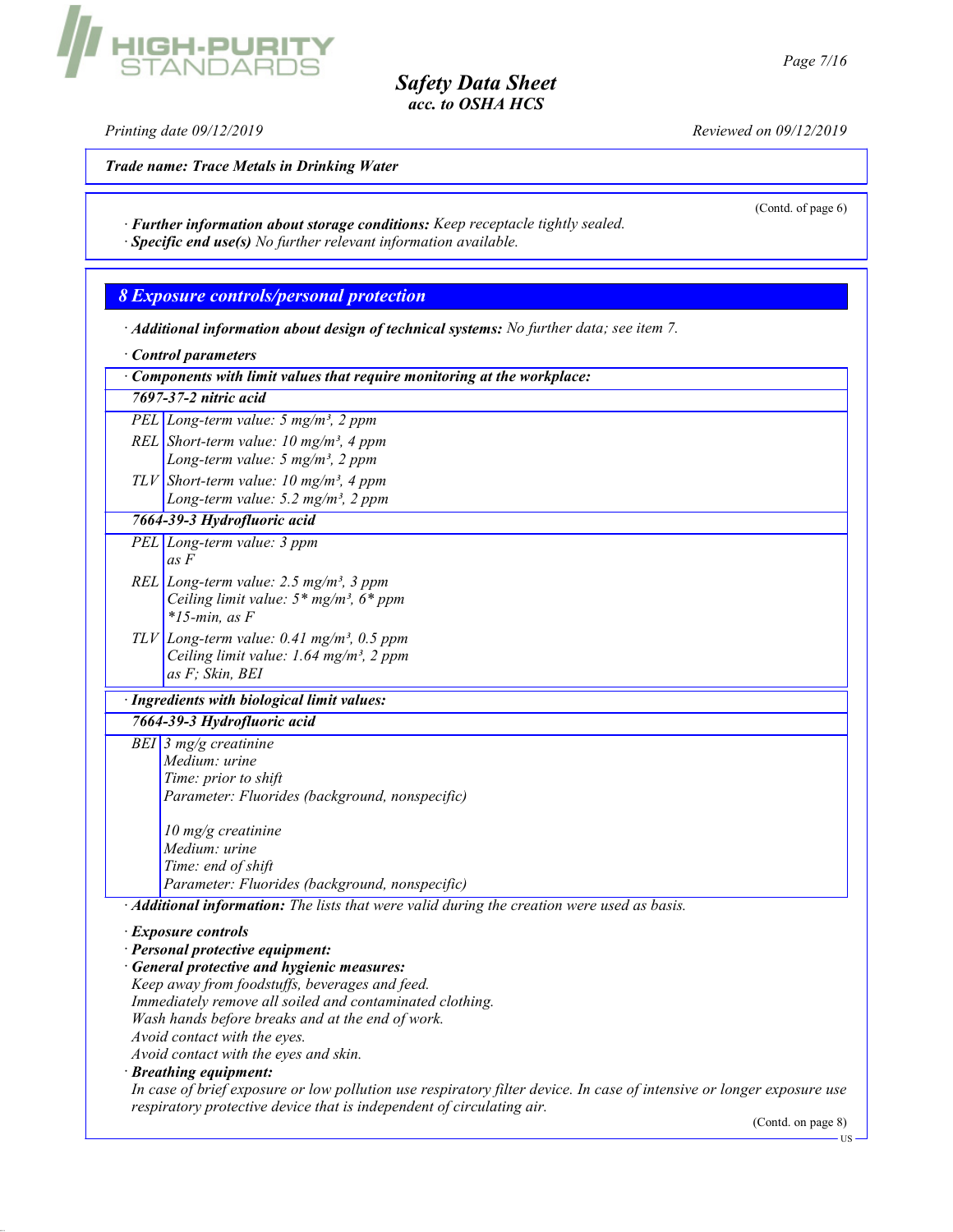Printing date 09/12/2019 **Reviewed on 09/12/2019** 

**IIGH-PURIT**<br>STANDARDS

Trade name: Trace Metals in Drinking Water

(Contd. of page 7) · Protection of hands: Protective gloves The glove material has to be impermeable and resistant to the product/ the substance/ the preparation. Due to missing tests no recommendation to the glove material can be given for the product/ the preparation/ the chemical mixture. Selection of the glove material on consideration of the penetration times, rates of diffusion and the degradation · Material of gloves The selection of the suitable gloves does not only depend on the material, but also on further marks of quality and varies from manufacturer to manufacturer. As the product is a preparation of several substances, the resistance of the glove material can not be calculated in advance and has therefore to be checked prior to the application. Penetration time of glove material The exact break through time has to be found out by the manufacturer of the protective gloves and has to be observed. Eye protection: Tightly sealed goggles 9 Physical and chemical properties Information on basic physical and chemical properties **General Information** · Appearance: Form: Liquid Color: colorless · Odor: Characteristic · Odor threshold: Not determined.  $\cdot$  pH-value:  $N$ ot determined. Change in condition **Melting point/Melting range:** Undetermined.<br>**Boiling point/Boiling range:**  $100 \degree \text{C}$  (212  $\degree \text{F}$ ) Boiling point/Boiling range: · **Flash point:** Not applicable. · Flammability (solid, gaseous): Not applicable. · Decomposition temperature: Not determined. · **Auto igniting:** Product is not selfigniting. · Danger of explosion: Product does not present an explosion hazard. · Explosion limits: **Lower:** Not determined. Upper: Not determined. (Contd. on page 9)

US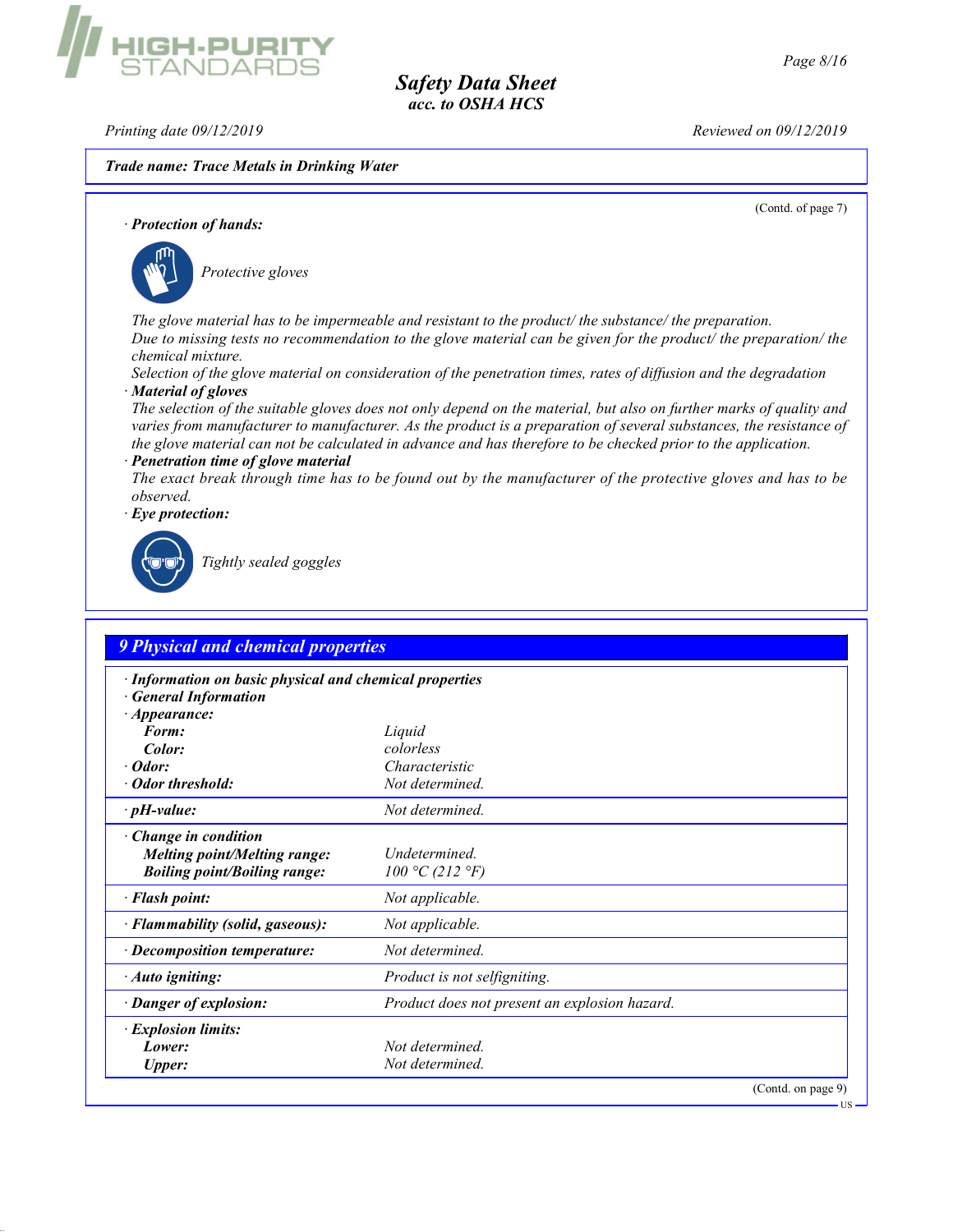Printing date 09/12/2019 Reviewed on 09/12/2019

**HIGH-PURITY**<br>STANDARDS

Trade name: Trace Metals in Drinking Water

|                                                            | (Contd. of page 8)                         |  |
|------------------------------------------------------------|--------------------------------------------|--|
| $\cdot$ Vapor pressure at 20 °C (68 °F):                   | 23 hPa $(17.3 \text{ mm Hg})$              |  |
| $\cdot$ Density at 20 °C (68 °F):                          | $2.7 g/cm3$ (22.5315 lbs/gal)              |  |
| · Bulk density:                                            | 2,700 $kg/m^3$                             |  |
| $\cdot$ Relative density                                   | Not determined.                            |  |
| $\cdot$ <i>Vapor density</i>                               | Not determined.                            |  |
| $\cdot$ Evaporation rate                                   | Not determined.                            |  |
| $\cdot$ Solubility in / Miscibility with                   |                                            |  |
| Water:                                                     | Not miscible or difficult to mix.          |  |
| · Partition coefficient (n-octanol/water): Not determined. |                                            |  |
| $\cdot$ <i>Viscosity:</i>                                  |                                            |  |
| Dynamic:                                                   | Not determined                             |  |
| Kinematic:                                                 | Not determined.                            |  |
| · Solvent content:                                         |                                            |  |
| Water:                                                     | 97.5%                                      |  |
| <b>VOC</b> content:                                        | $0.00\%$                                   |  |
|                                                            | 0.0 g/l / 0.00 lb/gal                      |  |
| <i>Solids content:</i>                                     | $0.0\%$                                    |  |
| $\cdot$ Other information                                  | No further relevant information available. |  |

#### 10 Stability and reactivity

- · Reactivity No further relevant information available.
- · Chemical stability
- · Thermal decomposition / conditions to be avoided: No decomposition if used according to specifications.
- · Possibility of hazardous reactions No dangerous reactions known.
- · Conditions to avoid No further relevant information available.
- · Incompatible materials: No further relevant information available.
- · Hazardous decomposition products: No dangerous decomposition products known.

## 11 Toxicological information

· Information on toxicological effects

· Acute toxicity:

· LD/LC50 values that are relevant for classification:

7664-39-3 Hydrofluoric acid

Oral LD50 1,276 mg/kg (rat)

· Primary irritant effect:

· on the skin: Strong caustic effect on skin and mucous membranes.

· on the eye:

Strong caustic effect.

Strong irritant with the danger of severe eye injury.

· Sensitization: No sensitizing effects known.

(Contd. on page 10)

US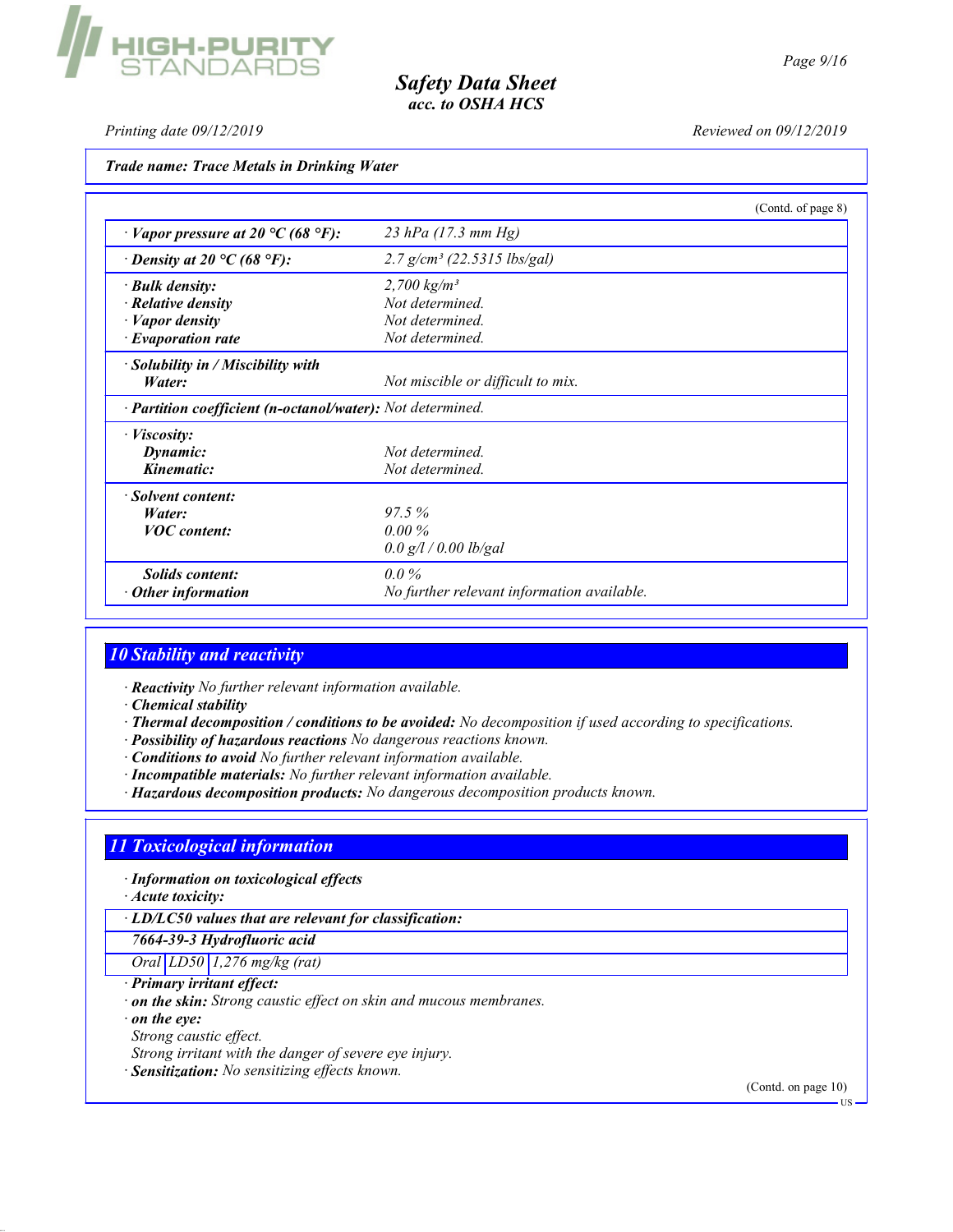Printing date 09/12/2019 Reviewed on 09/12/2019

**IIGH-PURIT**<br>STANDARDS

#### Trade name: Trace Metals in Drinking Water

(Contd. of page 9)

· Additional toxicological information:

The product shows the following dangers according to internally approved calculation methods for preparations: Harmful

Corrosive

Irritant

Swallowing will lead to a strong caustic effect on mouth and throat and to the danger of perforation of esophagus and stomach.

#### · Carcinogenic categories

|                          | · IARC (International Agency for Research on Cancer)    |                |
|--------------------------|---------------------------------------------------------|----------------|
|                          | 543-81-7 beryllium acetate                              |                |
| 7439-92-1 lead           |                                                         | 2B             |
| 7440-02-0 nickel         |                                                         | 2B             |
| 7440-38-2 arsenic        |                                                         |                |
|                          | 7440-43-9 cadmium (non-pyrophoric)                      |                |
| $7440 - 47 - 3$ chromium |                                                         | 3              |
| $7440 - 48 - 4$ cobalt   |                                                         | 2B             |
| $7782 - 49 - 2$ selenium |                                                         | 3              |
|                          | · NTP (National Toxicology Program)                     |                |
|                          | $543-81-7$ beryllium acetate                            | K              |
| 7439-92-1 lead           |                                                         | R              |
| 7440-02-0 nickel         |                                                         | $\overline{R}$ |
| 7440-38-2 <i>arsenic</i> |                                                         | K              |
|                          | $7440-43-9$ cadmium (non-pyrophoric)                    | K              |
| 7440-48-4 cobalt         |                                                         | $\overline{R}$ |
|                          | · OSHA-Ca (Occupational Safety & Health Administration) |                |
| 7440-38-2 arsenic        |                                                         |                |
|                          | 7440-43-9 cadmium (non-pyrophoric)                      |                |

#### 12 Ecological information

- · Toxicity
- · Aquatic toxicity: No further relevant information available.
- · Persistence and degradability No further relevant information available.

· Behavior in environmental systems:

- · Bioaccumulative potential No further relevant information available.
- · Mobility in soil No further relevant information available.
- · Additional ecological information:

· General notes:

Water hazard class 1 (Self-assessment): slightly hazardous for water

Do not allow undiluted product or large quantities of it to reach ground water, water course or sewage system. Must not reach bodies of water or drainage ditch undiluted or unneutralized.

- · Results of PBT and vPvB assessment
- · PBT: Not applicable.

 $\cdot$  **vPvB:** Not applicable.

(Contd. on page 11)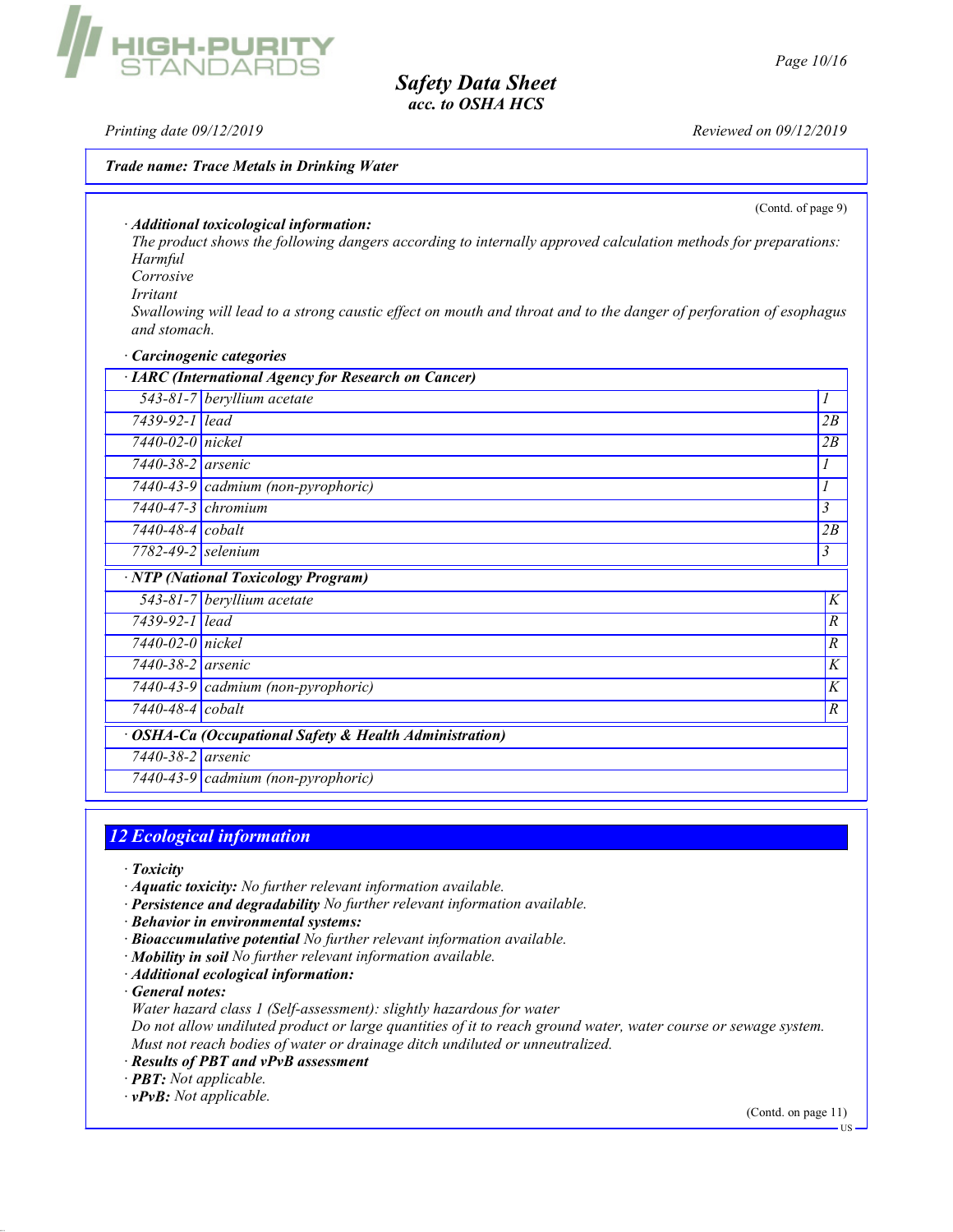Printing date 09/12/2019 Reviewed on 09/12/2019

Trade name: Trace Metals in Drinking Water

GH-PURITY<br>FANDARDS

(Contd. of page 10)

· Other adverse effects No further relevant information available.

# 13 Disposal considerations

· Waste treatment methods

· Recommendation:

Must not be disposed of together with household garbage. Do not allow product to reach sewage system.

- · Uncleaned packagings:
- · Recommendation: Disposal must be made according to official regulations.

| $\cdot$ UN-Number<br>· DOT, ADR, IMDG, IATA | UN3264                                                            |
|---------------------------------------------|-------------------------------------------------------------------|
| $\cdot$ UN proper shipping name             |                                                                   |
| $\cdot$ DOT                                 | Corrosive liquid, acidic, inorganic, n.o.s. (Nitric acid)         |
| $·$ <i>ADR</i>                              | 3264 CORROSIVE LIQUID, ACIDIC, INORGANIC, N.O.S.<br>(NITRIC ACID) |
| $\cdot$ IMDG, IATA                          | CORROSIVE LIQUID, ACIDIC, INORGANIC, N.O.S. (NITRIC<br>ACID       |
| · Transport hazard class(es)                |                                                                   |
| $\cdot$ DOT                                 |                                                                   |
|                                             |                                                                   |
| $\cdot$ Class                               | 8 Corrosive substances                                            |
| · Label                                     | 8                                                                 |
| ADR, IMDG, IATA                             |                                                                   |
| $\cdot$ Class                               | 8 Corrosive substances                                            |
| · Label                                     | 8                                                                 |
| · Packing group<br>· DOT, ADR, IMDG, IATA   | Ш                                                                 |
| · Environmental hazards:                    | Not applicable.                                                   |
| · Special precautions for user              | Warning: Corrosive substances                                     |
| · Danger code (Kemler):                     | 80                                                                |
| · EMS Number:                               | $F-A,S-B$                                                         |
| · Segregation groups                        | Acids                                                             |
| · Stowage Category                          | $\overline{A}$                                                    |

US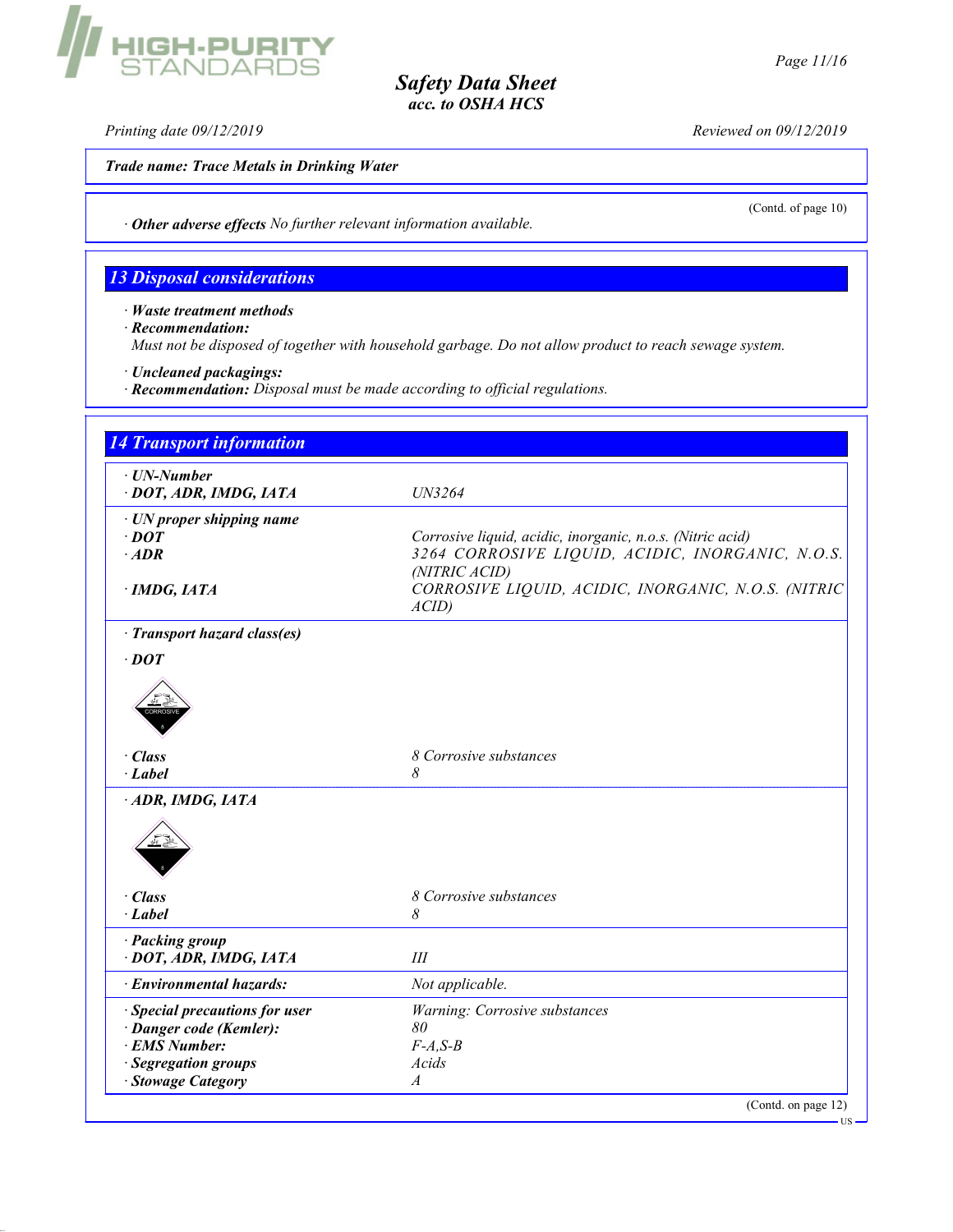

US

Safety Data Sheet acc. to OSHA HCS

Printing date 09/12/2019 Reviewed on 09/12/2019

Trade name: Trace Metals in Drinking Water

**HIGH-PURITY**<br>STANDARDS

|                                                                                     | (Contd. of page $11$ )                                                                                                 |
|-------------------------------------------------------------------------------------|------------------------------------------------------------------------------------------------------------------------|
| · Stowage Code                                                                      | SW2 Clear of living quarters.                                                                                          |
| · Transport in bulk according to Annex II of<br><b>MARPOL73/78 and the IBC Code</b> | Not applicable.                                                                                                        |
| · Transport/Additional information:                                                 |                                                                                                                        |
| $\cdot$ DOT<br>• Quantity limitations                                               | On passenger aircraft/rail: 5 L<br>On cargo aircraft only: 60 L                                                        |
| $\cdot$ ADR<br>$\cdot$ Excepted quantities (EQ)                                     | Code: El<br>Maximum net quantity per inner packaging: 30 ml<br>Maximum net quantity per outer packaging: 1000 ml       |
| $\cdot$ IMDG<br>$\cdot$ Limited quantities (LQ)<br>$\cdot$ Excepted quantities (EQ) | 5L<br>Code: El<br>Maximum net quantity per inner packaging: 30 ml<br>Maximum net quantity per outer packaging: 1000 ml |
| · UN "Model Regulation":                                                            | UN 3264 CORROSIVE LIQUID, ACIDIC, INORGANIC, N.O.S.<br>(NITRIC ACID), 8, III                                           |

# 15 Regulatory information

· Safety, health and environmental regulations/legislation specific for the substance or mixture · Sara

| · Section 355 (extremely hazardous substances): |                                                 |  |
|-------------------------------------------------|-------------------------------------------------|--|
|                                                 | $7697 - 37 - 2$ nitric acid                     |  |
|                                                 | 7664-39-3 Hydrofluoric acid                     |  |
| $13494 - 80 - 9$ tellurium                      |                                                 |  |
|                                                 | Section 313 (Specific toxic chemical listings): |  |
|                                                 | $7697 - 37 - 2$ nitric acid                     |  |
|                                                 | 7664-39-3 Hydrofluoric acid                     |  |
|                                                 | 7757-79-1 potassium nitrate                     |  |
|                                                 | $513-77-9$ barium carbonate                     |  |
|                                                 | $\sqrt{543-81-7}$ beryllium acetate             |  |
|                                                 | 554-13-2 lithium carbonate                      |  |
|                                                 | $7429 - 90 - 5$ aluminium                       |  |
| 7439-92-1 lead                                  |                                                 |  |
| $7440 - 02 - 0$ nickel                          |                                                 |  |
| 7440-22-4 silver                                |                                                 |  |
| $7440 - 28 - 0$ thallium                        |                                                 |  |
| 7440-36-0 antimony                              |                                                 |  |
| 7440-38-2 arsenic                               |                                                 |  |
|                                                 | (Contd. on page 13)                             |  |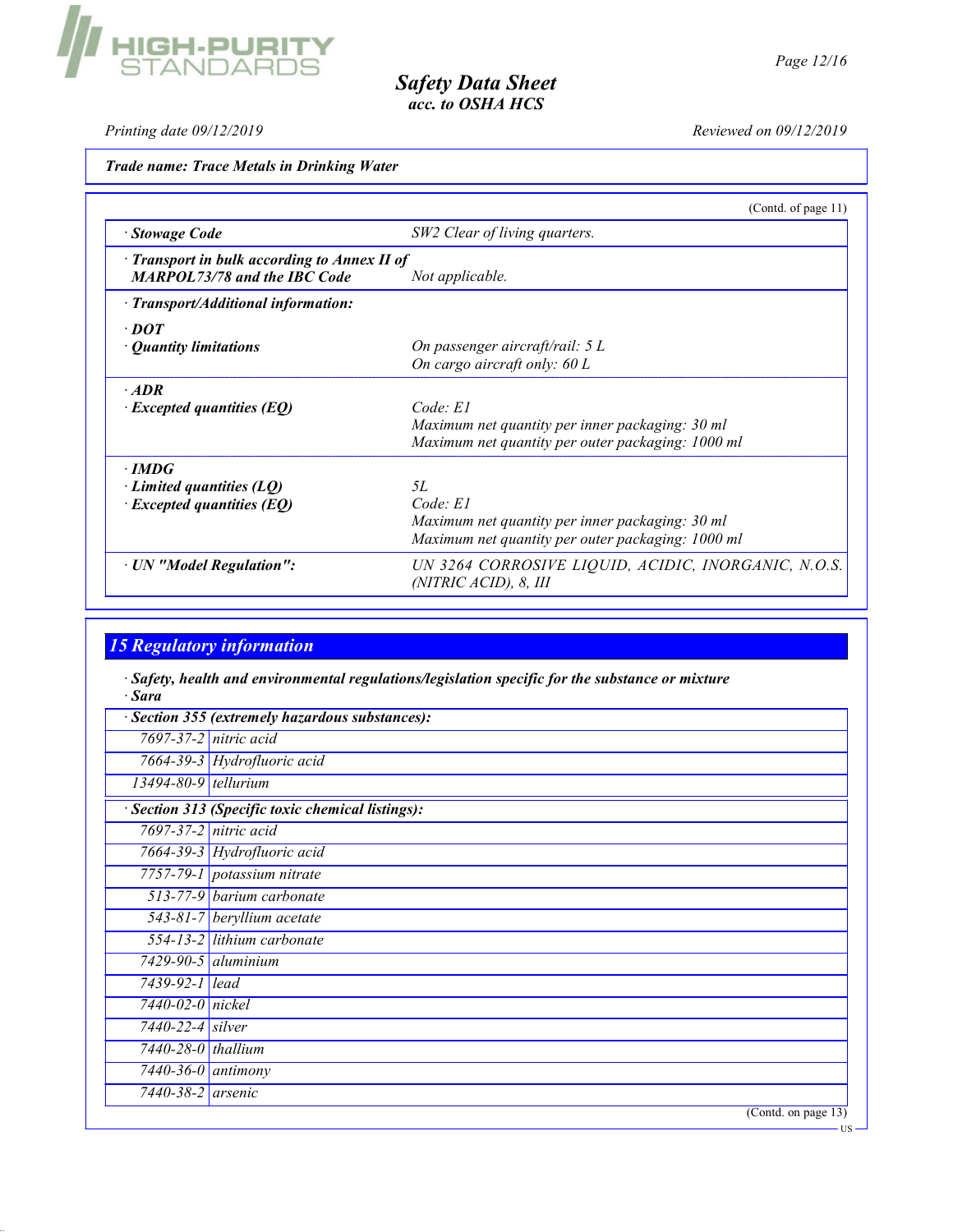Printing date 09/12/2019 Reviewed on 09/12/2019

Trade name: Trace Metals in Drinking Water

|                        | 7440-43-9 cadmium (non-pyrophoric)                                                                      | (Contd. of page 12)            |
|------------------------|---------------------------------------------------------------------------------------------------------|--------------------------------|
|                        | 7440-47-3 chromium                                                                                      |                                |
| 7440-48-4 cobalt       |                                                                                                         |                                |
| 7440-50-8 copper       |                                                                                                         |                                |
| $7440 - 66 - 6$ zinc   |                                                                                                         |                                |
|                        | 7782-49-2 selenium                                                                                      |                                |
|                        | 7803-55-6 Ammonium Vanadate                                                                             |                                |
|                        | 10042-76-9 strontium nitrate                                                                            |                                |
|                        |                                                                                                         |                                |
|                        | · TSCA (Toxic Substances Control Act):<br>7732-18-5 water, distilled, conductivity or of similar purity |                                |
|                        | 7697-37-2 nitric acid                                                                                   | <b>ACTIVE</b><br><b>ACTIVE</b> |
|                        |                                                                                                         |                                |
|                        | 7664-39-3 Hydrofluoric acid<br>471-34-1 calcium carbonate                                               | <b>ACTIVE</b>                  |
|                        |                                                                                                         | <b>ACTIVE</b>                  |
|                        | 7439-95-4 magnesium                                                                                     | <b>ACTIVE</b>                  |
|                        | 497-19-8 sodium carbonate                                                                               | <b>ACTIVE</b>                  |
|                        | 7757-79-1 potassium nitrate                                                                             | <b>ACTIVE</b>                  |
|                        | 513-77-9 barium carbonate                                                                               | <b>ACTIVE</b>                  |
|                        | 554-13-2 lithium carbonate                                                                              | <b>ACTIVE</b>                  |
|                        | 584-09-8 rubidium carbonate                                                                             | <b>ACTIVE</b>                  |
|                        | $7429 - 90 - 5$ aluminium                                                                               | <b>ACTIVE</b>                  |
| 7439-89-6 <i>iron</i>  |                                                                                                         | <b>ACTIVE</b>                  |
| 7439-92-1 lead         |                                                                                                         | <b>ACTIVE</b>                  |
|                        | 7439-98-7 molybdenum                                                                                    | <b>ACTIVE</b>                  |
| 7440-02-0 nickel       |                                                                                                         | <b>ACTIVE</b>                  |
| 7440-22-4 silver       |                                                                                                         | <b>ACTIVE</b>                  |
| 7440-28-0 thallium     |                                                                                                         | <b>ACTIVE</b>                  |
|                        | $7440 - 36 - 0$ antimony                                                                                | <b>ACTIVE</b>                  |
| 7440-38-2 arsenic      |                                                                                                         | <b>ACTIVE</b>                  |
|                        | 7440-43-9 cadmium (non-pyrophoric)                                                                      | <b>ACTIVE</b>                  |
|                        | $7440 - 47 - 3$ chromium                                                                                | <b>ACTIVE</b>                  |
| 7440-48-4 cobalt       |                                                                                                         | <b>ACTIVE</b>                  |
| $7440 - 50 - 8$ copper |                                                                                                         | <b>ACTIVE</b>                  |
| $7440 - 66 - 6$ zinc   |                                                                                                         | <b>ACTIVE</b>                  |
| 7440-69-9 bismuth      |                                                                                                         | <b>ACTIVE</b>                  |
|                        | 7782-49-2 selenium                                                                                      | <b>ACTIVE</b>                  |
|                        | 7803-55-6 Ammonium Vanadate                                                                             | <b>ACTIVE</b>                  |
|                        | $10042 - 76 - 9$ strontium nitrate                                                                      | <b>ACTIVE</b>                  |
|                        | 10102-06-4 Uranyl nitrate                                                                               | <b>ACTIVE</b>                  |
| 13494-80-9 tellurium   |                                                                                                         | <b>ACTIVE</b>                  |



US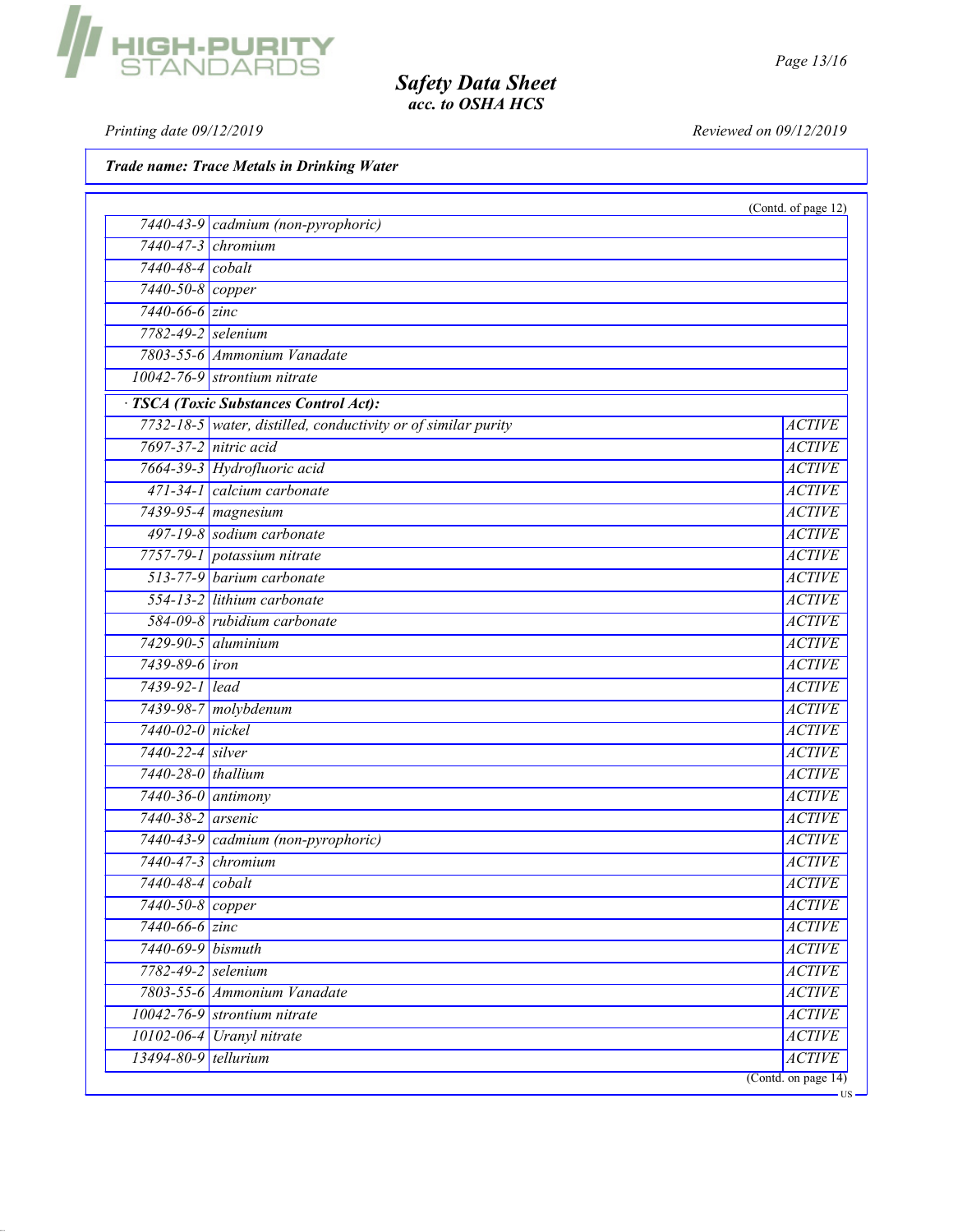Printing date 09/12/2019 Reviewed on 09/12/2019

HIGH-PURITY<br>Standards

|                      | Trade name: Trace Metals in Drinking Water                    |                       |
|----------------------|---------------------------------------------------------------|-----------------------|
|                      |                                                               | (Contd. of page 13)   |
|                      | · Hazardous Air Pollutants                                    |                       |
|                      | 7664-39-3 Hydrofluoric acid                                   |                       |
| 7439-92-1 lead       |                                                               |                       |
| 7440-48-4 cobalt     |                                                               |                       |
| · Proposition 65     |                                                               |                       |
|                      | Chemicals known to cause cancer:                              |                       |
|                      | 543-81-7 beryllium acetate                                    |                       |
| 7439-92-1 lead       |                                                               |                       |
| 7440-02-0 nickel     |                                                               |                       |
| 7440-38-2 arsenic    |                                                               |                       |
|                      | 7440-43-9 cadmium (non-pyrophoric)                            |                       |
| 7440-48-4 cobalt     |                                                               |                       |
|                      | · Chemicals known to cause reproductive toxicity for females: |                       |
| 7439-92-1 lead       |                                                               |                       |
|                      | · Chemicals known to cause reproductive toxicity for males:   |                       |
| 7439-92-1 lead       |                                                               |                       |
|                      | 7440-43-9 cadmium (non-pyrophoric)                            |                       |
|                      | Chemicals known to cause developmental toxicity:              |                       |
|                      | 554-13-2 lithium carbonate                                    |                       |
| 7439-92-1 lead       |                                                               |                       |
|                      | 7440-43-9 cadmium (non-pyrophoric)                            |                       |
|                      | · Carcinogenic categories                                     |                       |
|                      | <b>EPA</b> (Environmental Protection Agency)                  |                       |
|                      | 513-77-9 barium carbonate                                     | D, CBD(inh), NL(oral) |
| 7439-92-1 lead       |                                                               | B <sub>2</sub>        |
| 7440-22-4 silver     |                                                               | D                     |
| 7440-38-2 arsenic    |                                                               | $\boldsymbol{A}$      |
|                      | 7440-43-9 cadmium (non-pyrophoric)                            | B1                    |
| 7440-47-3 chromium   |                                                               | D                     |
| 7440-50-8 copper     |                                                               | D                     |
| $7440 - 66 - 6$ zinc |                                                               | D, I, II              |
| 7782-49-2 selenium   |                                                               | D                     |
|                      | $\cdot$ TLV (Threshold Limit Value established by ACGIH)      |                       |

 $513-77-9$  barium carbonate  $A4$ 7429-90-5 aluminium A4 7439-92-1 lead A3 7439-98-7 molybdenum A3 7440-02-0 nickel A5 7440-38-2 arsenic A1 7440-43-9 cadmium (non-pyrophoric) A2 (Contd. on page 15)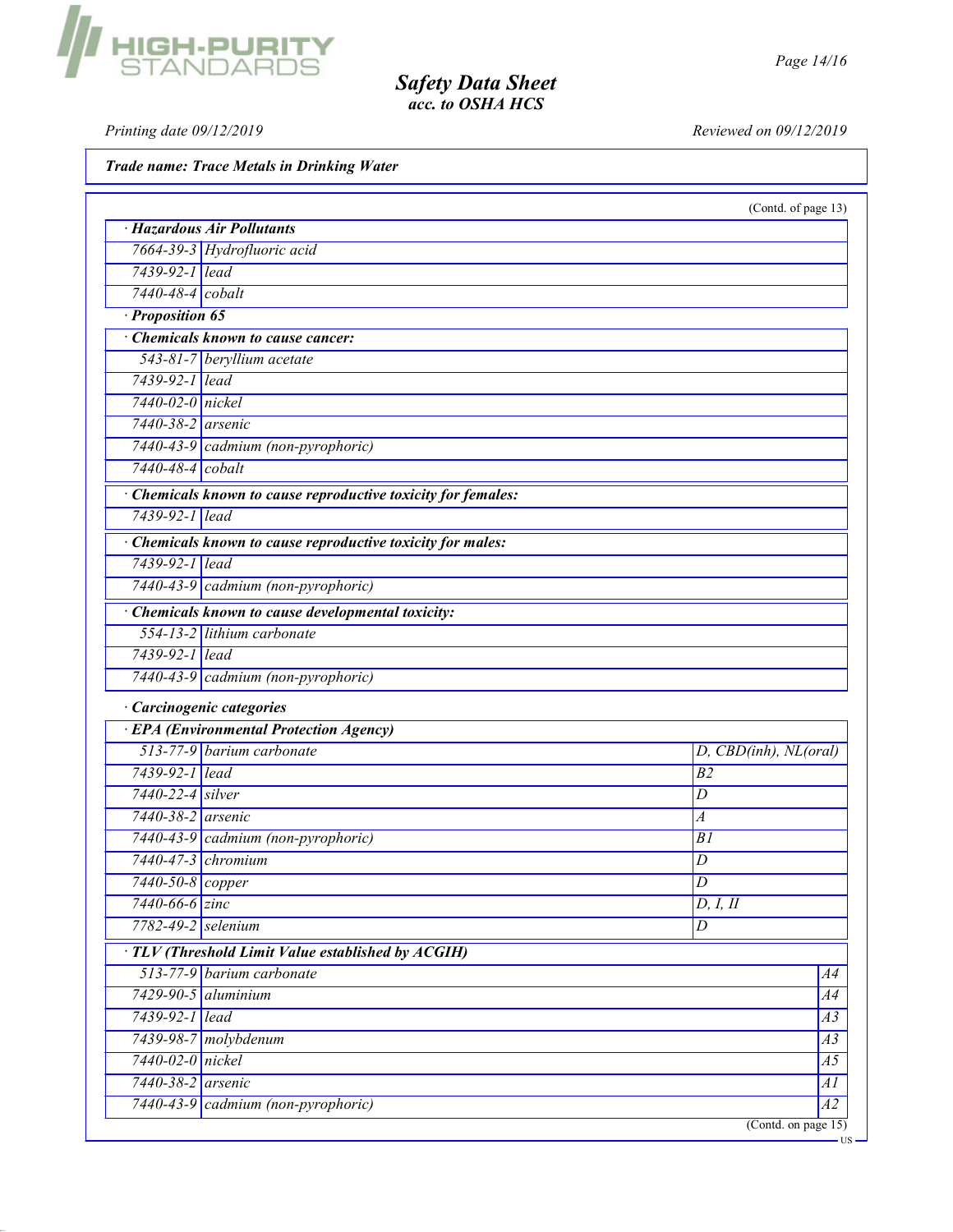Printing date 09/12/2019 Reviewed on 09/12/2019

Trade name: Trace Metals in Drinking Water

|                                                                                                                    | (Contd. of page 14) |
|--------------------------------------------------------------------------------------------------------------------|---------------------|
| $7440 - 47 - 3$ chromium                                                                                           | A4                  |
| 7440-48-4 cobalt                                                                                                   | A3                  |
| · NIOSH-Ca (National Institute for Occupational Safety and Health)                                                 |                     |
| 543-81-7 beryllium acetate                                                                                         |                     |
| $7440-02-0$ nickel                                                                                                 |                     |
| 7440-38-2 arsenic                                                                                                  |                     |
| 7440-43-9 cadmium (non-pyrophoric)                                                                                 |                     |
| $10102 - 06 - 4$ Uranyl nitrate                                                                                    |                     |
| <b>GHS label elements</b> The product is classified and labeled according to the Globally Harmonized System (GHS). |                     |
| · Hazard pictograms                                                                                                |                     |
|                                                                                                                    |                     |
|                                                                                                                    |                     |
|                                                                                                                    |                     |
| GHS05<br>GHS07                                                                                                     |                     |
|                                                                                                                    |                     |
| · Signal word Danger                                                                                               |                     |
| · Hazard-determining components of labeling:                                                                       |                     |
| nitric acid                                                                                                        |                     |
| Hydrofluoric acid                                                                                                  |                     |
| · Hazard statements                                                                                                |                     |
| H290 May be corrosive to metals.                                                                                   |                     |
| H312 Harmful in contact with skin.                                                                                 |                     |
| H314 Causes severe skin burns and eye damage.                                                                      |                     |
| · Precautionary statements                                                                                         |                     |
| Keep only in original container.                                                                                   |                     |
| Do not breathe dusts or mists.                                                                                     |                     |
| Wash thoroughly after handling.                                                                                    |                     |
| Wear protective gloves/protective clothing/eye protection/face protection.                                         |                     |
| If swallowed: Rinse mouth. Do NOT induce vomiting.                                                                 |                     |
| If on skin (or hair): Take off immediately all contaminated clothing. Rinse skin with water/shower.                |                     |
| IF INHALED: Remove person to fresh air and keep comfortable for breathing.                                         |                     |
| If in eyes: Rinse cautiously with water for several minutes. Remove contact lenses, if present and easy to do.     |                     |
| Continue rinsing.                                                                                                  |                     |
| Immediately call a poison center/doctor.                                                                           |                     |
| Specific treatment (see on this label).<br>Take off contaminated clothing and wash it before reuse.                |                     |
|                                                                                                                    |                     |
| Wash contaminated clothing before reuse.<br>Absorb spillage to prevent material damage.                            |                     |
|                                                                                                                    |                     |
| Store locked up.<br>Store in corrosive resistant container with a resistant inner liner.                           |                     |
| Dispose of contents/container in accordance with local/regional/national/international regulations.                |                     |
|                                                                                                                    |                     |
| · Chemical safety assessment: A Chemical Safety Assessment has not been carried out.                               |                     |
|                                                                                                                    | (Contd. on page 16) |